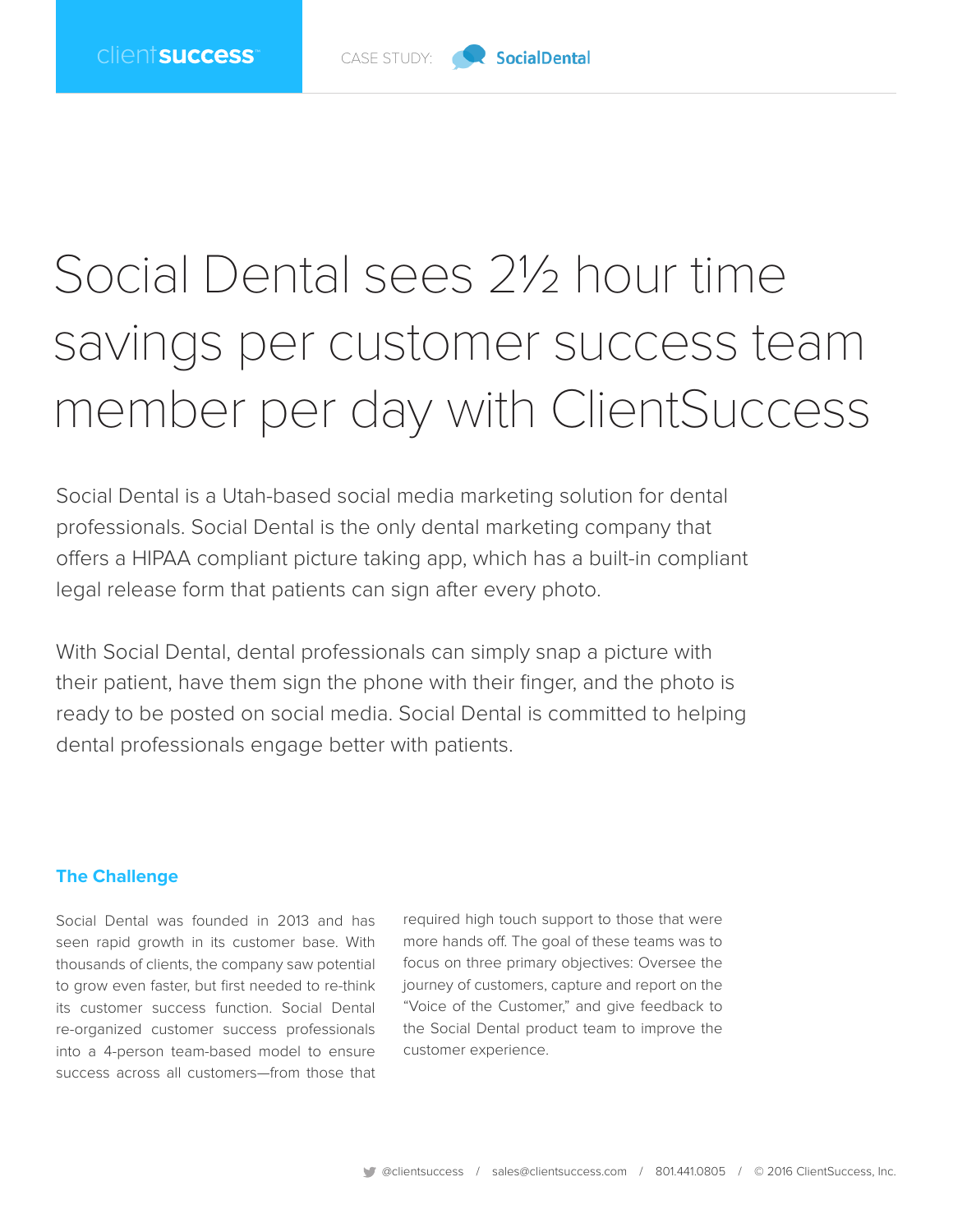Social Dental was using a system to manage their customer contacts, however it didn't provide the customer success managers (CSMs) with a customer health indicator or any information on where the customer was at in their journey, which made it almost impossible for CSMs to identify where to start. In addition, the system was very inefficient and was not a productive use of time for CSMs—especially when managing their day-to-day tasks.

In order for Social Dental to be effective with their newly formed customer success teams, they needed to gain a holistic view of entire customer health. The team wanted to start

with an overall health score and have a guide for how they should structure their day as it related to customers. Essentially, Social Dental wanted to help their customers—but they didn't know where to start and couldn't identify root causes of issues customers were having. They needed a solution that not only gave them insight into key customer information, but that also gave them real-time suggestions on where to spend their time and how to improve the customer relationship.

"With ClientSuccess, my team feels informed and empowered to make the right decisions because we always have the information we need at our fingertips. ClientSuccess is **not complicated** and the simplicity of the product makes it intuitive. I'd give ClientSuccess a 9 out of 10, knowing there is much more to come. The Social Dental team is excited to continue our partnership with ClientSuccess for the journey ahead, and we're excited to see how the platform continues to evolve."

—PAUL JONES, DIRECTOR OF CLIENT SUCCESS

clientsuccess<sup>®</sup>